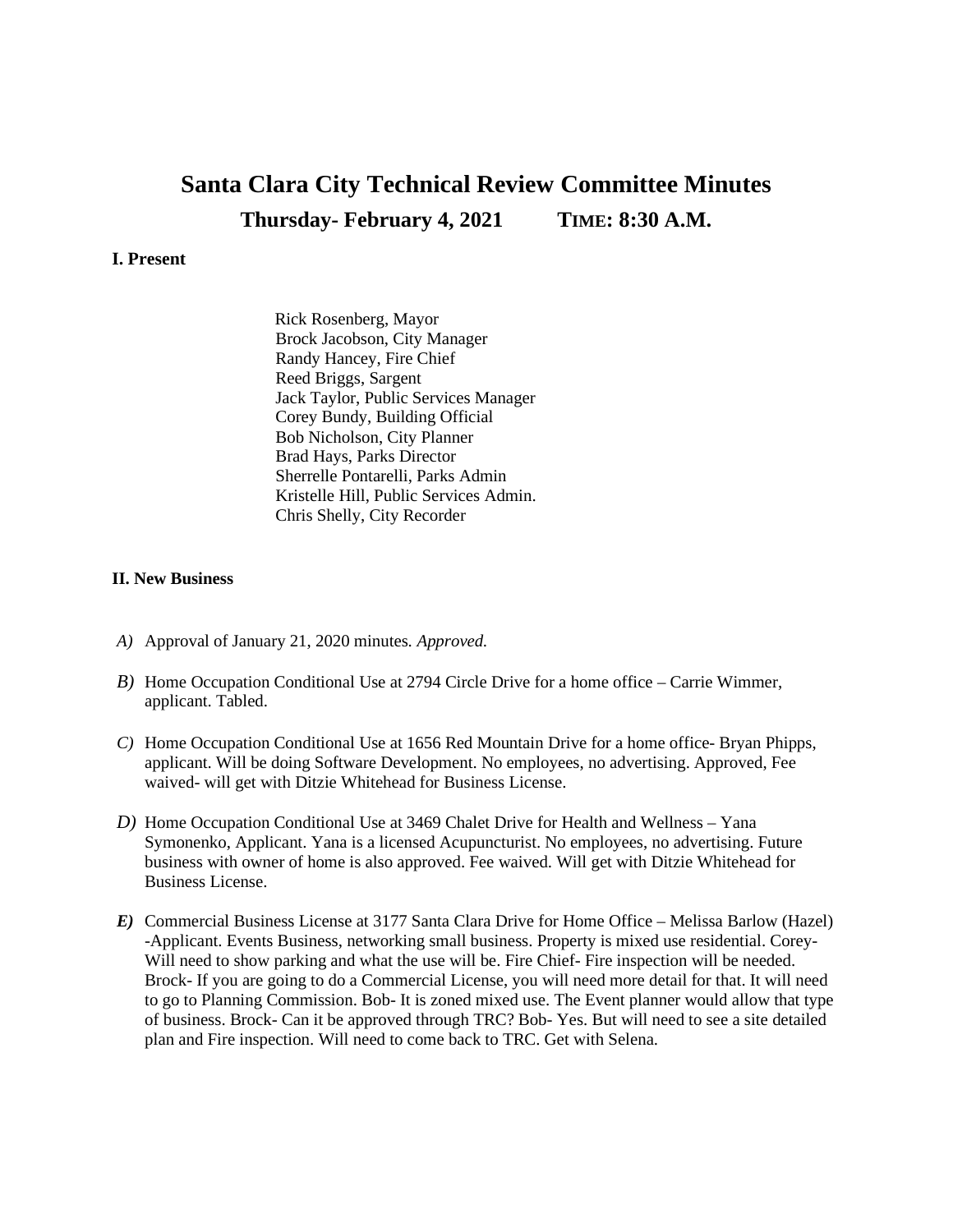- *F)* Sign Permit at 2728 Santa Clara Drive for Rampage Rental and Repair Kyle Fosselman, applicant. Brock- Needed to be back on TRC with a new site plan. It would need approval before a sign can be approved. Corey- I think they want to do both. The sign meets the ordnance. Bob- Bob Lamoreaux is on the call. Bob Lamoreaux- Yes it meets all requirements. TRC has questions about the driveway for the property. Bob- Due to the area bring in the historical mixed use- may be a zoning exemption based on the Fire Chief can make it work. Brock -sign approved, business approved- needs fire inspection and parking with the site plan.
- *G*) JP Excavation, Melissa Scott- Amending permit. Will need to have a haul road to get material to area. It will be a disturbed area in the future. Mayor- Advantages to the haul road will be keeping all the trucks off the roads. Jack- Just make sure to use plenty of water. Corey- Bob, do we need to take this to planning commission/ Bob- no.
- *H*) Discussion on property located at 610 Country Lane, owner is requesting construction access to his property through the city ROW on Country Lane to the Sand Hollow Wash – Bob Lamoreaux, representing. Bob would like to get access to build a pool in his back yard. Mayor- You will need a Flood Plane development permit to build the fence. Also, need permission from the next-door neighbor to use their property for access. Will need tracking to keep the street clean. Modify a road breaking permit will be needed for a paper trail. Brock- Will need to be on City Council for approval on 2/10/2021 at 5:00 pm.
- *I)* Continued discussion of the Senior Assisted Living site plan- Kyle Hafen, representing. Have made changes to the center. The buildings are now all separate. Jack- Do you have all the designs ready? Kyle- Elevations will be the same. The building view will be the same. All the buildings will just be separated. Corey- One of the City Council members wanted to see the elevation changes, and they want to see how you are going to access the commercial area? Kyle- Parking will be on the West side of Bonelli Drive. Access will be from Gates Lane, a walkway. Corey- You will want to show the walkways to get to the assisted living areas. Brock- You will need to show significant change. Council wants to see significant change. You will need to show materials of what you will be using. Corey- The pictures are great, but it is not matching the site plan. Kyle- I understand that the City and staff want to see more details, and the likelihood that it is better for other people to accept but the Santa Clara Code says the level of detail is low regarding the sketch plan. We are all ready 50 thousand dollars into this project without and approval. That is all part of the building permits. There is a disconnect with the staff thinks from what the ordnance says. Jack- We are just trying to help you get it to pass. Brock- The zoning is a PD Zone. With a planned development you need to show it on our plan. They need more detail than other types of commercial etc. Jack- What is the courtyard going to be? You don't need great detail, but you need to show the amenity. Kyle- It is not required of us to have the details. We just need typical elevations, not what we will actually put in. Bob- There are 12 items called out in the project plan. One of those things is typical elevations you're your project. You can't have them as typical nationwide, generically. This is elevations specifically to your project. One of the other items called out is the public circulation. It is one of the requirements called out in the project plans. You may want to review all 12 items. Council may fall back to them. Kyle- Ok. We tried to find something very close to what we will be doing. Corey- Have you looked at the digital submittal paperwork? They will help you. There are bullet points to